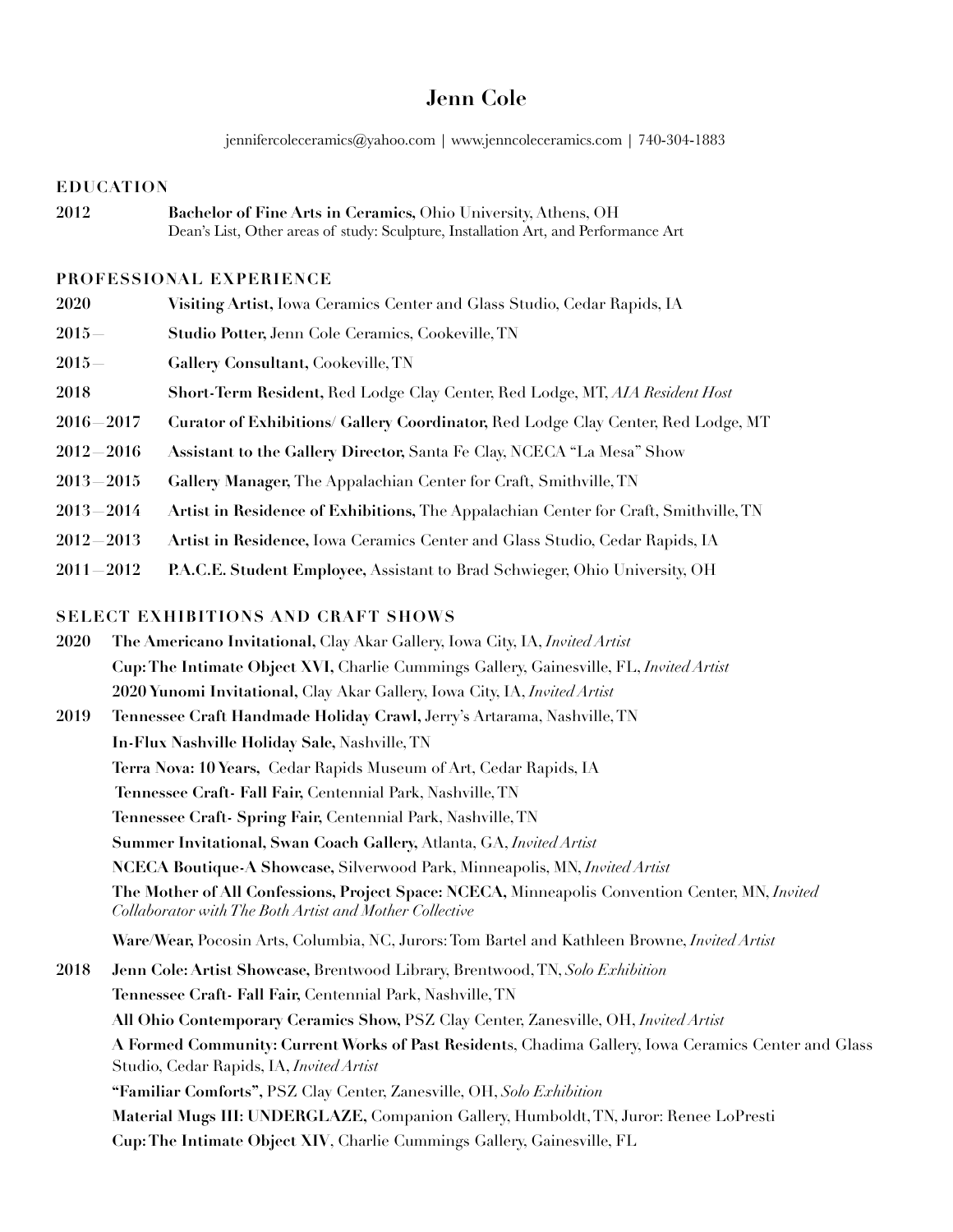**Cups of Conversation,** Everyday Cafe, NCECA Pittsburgh, PA **In the Forefront: Emerging Ohio Artists Exhibition,** Ohio Craft Museum, Columbus, OH, *Invited Artist* 

- **2017 Meet Influx: Arts at the Airport,** Nashville International Airport, Nashville, TN  **First Annual Mug Show,** Eye of the Dog Art Center, San Marcos, TX, Juror: Renee LoPresti  **Red Lodge Clay Center NCECA Expo Show,** Oregon Convention Center, OR  **11th Annual Simple Cup Show Invitational,** KOBO Gallery, Seattle, WA, *Invited Artist*  **Connecting Through Clay: Influx Collective,** Julia Martin Gallery, TN  **The Art of Utility: Carbondale Clay National XII,** Carbondale Clay Center, CO, Juror: Linda Christianson  **Red Lodge Clay Center Presents,** Northwest Gallery, NW College, WY  **Irons in the Fire,** Companion Gallery, Humboldt, TN, Juror: Justin Rothshank **Clay Review 3 Invitational,** Abernathy Arts Center, GA, *Invited Artist*
- **2016 Jenn Cole Ceramics,** Ingram Arts Center Theater Gallery, Nashville, TN, *Solo Exhibition*  **Cups of Conversation: Montana Representative,** Honey's Cafe, MT  **Art 321 Ceramics Invitational,** Art 321 Gallery, WY  **12x12: Influx Collective,** Dozen Bakery, Nashville, TN **Off the Beaten Path Tour,** Dowelltown, TN  **Smithville Fiddler's Jamboree and Arts Festival,** Smithville, TN, *Best Appalachian Craft Award*  **Watertown Music and Arts Festival,** Watertown, TN
- **2015 Well-Crafted, Artist Showcase: Jenn Cole,** The Cookehouse, Cookeville, TN, *Solo Exhibition*  **Jenn Cole: Artist Showcase,** Vanderbilt University, Nashville, TN **Members' Show,** Yeiser Art Center, Paducah, KY **Art Prowl Studio Tour: Artist Showcase**, Brad Sells & Bark Studios, TN
- **2014 The Holiday Festival,** The Appalachian Center for Craft, TN  **Celebration of Craft,** The Appalachian Center for Craft, TN  **Artist-in-Residence Exhibition,** The Appalachian Center for Craft, TN
- **2013 Roses Are Red, Pots Are Brown,** The Appalachian Center for Craft, TN **River-to-River, Juried Exhibition,** CSPS Gallery, Cedar Rapids,IA, Juror: Clary Illian  **Residents Exhibition: Iowa Clay Conference,** Coe College, IA **Exquisite Tea Party,** Chadima Gallery, Iowa Ceramics Center and Glass Studio, Cedar Rapids, IA Two Person Show with Anne Wendland **Altered Egos: Resident Exhibition,** Chadima Gallery, Iowa Ceramics Center, Cedar Rapids, IA  **Marion Arts Festival,** Marion, IA  **Brucemore Art and Garden Show,** Cedar Rapids, IA
- 2012 Ohio University Student Exposition, Convocation Center, Athens, OH, 1st Place Best Presentation **Watershed's Cups and Coffee,** Fuel Coffee, NCECA Seattle, WA **Undergraduate Student Juried Exhibition,** Ohio University Seigfred Gallery, Athens, OH **Senior Showcase,** Ohio University Cube 4 Gallery, OH
- **2011 Undergraduate Student Juried Exhibition,** Seigfred Gallery, OH  **Advanced Ceramics Showcase,** Cube 4 Gallery, Athens, OH **Constructs of Space,** Cube 4 Gallery, Ohio University, Athens, OH
- **2009 Drawing Synthesis,** Cube 4 Gallery, Ohio University, Athens, OH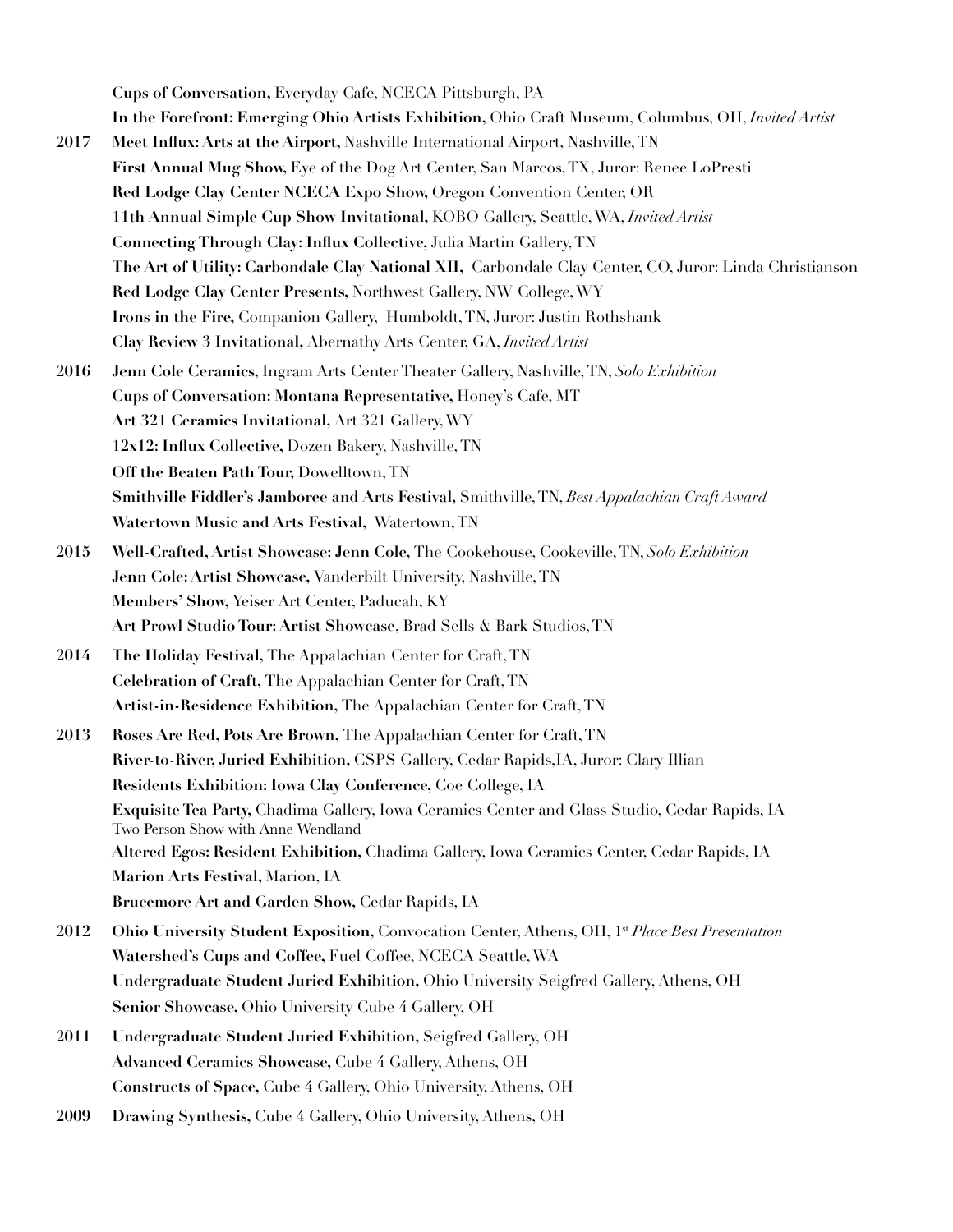### **COLLECTIONS**

**The Green Hills Library,** Nashville, TN **The Cedar Rapids Museum of Art,** Cedar Rapids, IA, *Permanent Collection* **Iowa Ceramics Center and Glass Studio,** Cedar Rapids, IA **The Appalachian Center for Craft**, Smithville, TN **Mercy Hospital, "**Organ and Tissue Donor Wall", Cedar Rapids, IA, *Permanent Installation* **Cookeville Regional Hospital,** "Art for Healing", Cookeville, TN, *Permanent Collection* **Tennessee Governor's Mansion**, "Tennessee Landscapes", Nashville, TN

# **GALLERY REPRESENTATION**

**Clay Akar Gallery,** Iowa City, IA **Chadima Gallery**, Iowa Ceramics Center and Glass Studio, Cedar Rapids, IA **Red Lodge Clay Center,** Red Lodge, MT **Memorial Art Gallery of the University of Rochester ,** Rochester, NY **Plough Gallery,** Tifton, GA **The Copper Fox Gallery**, Leiper's Fork, TN **Todd's General Store**, Boone, NC **The Holter Museum Store,** The Holter Museum, Helena, MT **Bricolage Art Collective,** Paducah, KY

# **VISITING ARTIST LECTURES AND WORKSHOPS**

**2020 Western Michigan University,** Kalamazoo, MI, Ceramics Virtual Visiting Artist Series: Jenn Cole, *Visitng Artist Lecture* 

 **Ohio University,** Athens, OH, "*AVENUES*: Career Paths in Art + Design", *Virtual Panel Discussion*

 **Cumberland University,** Lebanon, TN, *Visiting Artist Demonstration and Lecture* 

 **The Morean Center for Clay**, St. Petersburg, FL, "Florida Heat Wood Fire Workshop", *Assistant to Matt Long, Brad Schwieger and John Balistreri*

- **2018 The Clay Lady Campus,** Nashville, TN, Tennessee Craft Midstate Chapter- Lecture Series "Gallery Etiquette and Professional Practices", *Public Lecture*
- **2015 Ensworth Academy**, Nashville, TN, "Addressing the Surface", *Visiting Artist Workshop and Lecture*

**The Appalachian Center for Craft,** Smithville, TN, "Wheel-Thrown and Altered Pots" Summer Workshop, *Assistant to Brad Schwieger* 

**The Appalachian Center for Craft,** Smithville TN, "One Day Workshops: Wheel-Throwing", *Workshop Instructor*

**2014 The Appalachian Center for Craft,** Smithville, TN, "Artist in Residence Introduction", *Public Lecture* 

**The Appalachian Center for Craft,** Smithville, TN, "Cut, Paste, Process" Workshop, *Assistant to Martina Lantin* 

**The Appalachian Center for Craft,** Smithville, TN, "Casting from Wooden Forms" Workshop, *Assistant to Hiroe Hanazono* 

**Lakeside Resort,** Smithville, TN, Hand Painting Tiles Workshop, *Instructor* 

**The Appalachian Center for Craft,** Smithville, TN, "Slip Casting" Workshop, *Assistant to Nick Bivins* 

**The Appalachian Center for Craft,** Smithville TN, "One Day Workshops: Wheel-Throwing", *Instructor*

**2013 — 2015 The Appalachian Center for Craft,** TN, F.A.C.C.T. Outreach Program, *Instructor*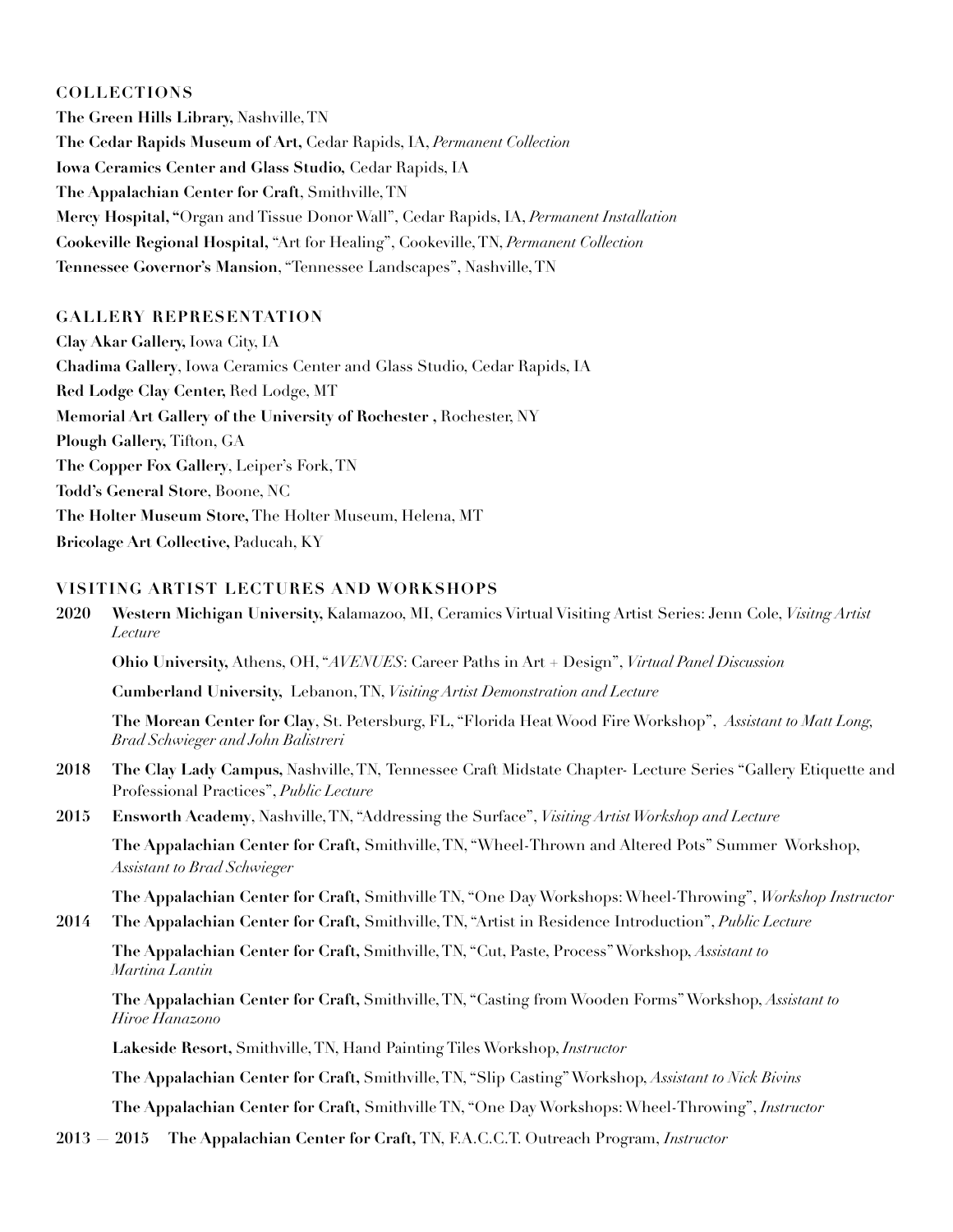Glass Etching, Clay Mask Making, Wheel Throwing

**2013 Mount Mercy College,** Cedar Rapids, IA, "Making Art After College", *Visiting Artist Workshop and Lecture* 

**Iowa Ceramics Center and Glass Studio,** Cedar Rapids, IA, *Staff Instructor*

"Soda and Salt Firing" 8-Week Course "Understanding Glazes and Kilns" 8-Week Course "High-Fire Glazing Techniques" 8-Week Course "Anatomy of the Mug" 8-Week Course "Screen-printing on Clay" 8-Week Course

**2012 Kirkwood Community College,** Cedar Rapids, IA, "Graduate Preparedness", *Visiting Artist Workshop and Public Lecture*

 **Iowa Ceramics Center and Glass Studio,** Cedar Rapids, IA, "Artist in Residence Introduction", *Lecture* **Iowa Ceramics Center and Glass Studio,** Cedar Rapids, IA, "Wheel Thrown Techniques", *Demonstrator*

 **Iowa Ceramics Center and Glass Studio,** Cedar Rapids, IA, *Staff Instructor* 

"Beginning Wheel" 8-Week Course "Imagery on Clay" 8- Week Course

### **PUBLICATIONS**

**Podcast interview**: Tales of a Red Clay Rambler, Interview by Ben Carter. Episode #294: Audry Deal- McEver and Jenn [Cole Compare the Art Fair Circuit to Selling in Galleries. July 18th, 2019. https://www.talesofaredclayrambler.com/](https://www.talesofaredclayrambler.com/episodes/294-audry-deal-mcever-and-jenn-cole-compare-the-art-fair-circuit-to-selling-in-galleries) episodes/294-audry-deal-mcever-and-jenn-cole-compare-the-art-fair-circuit-to-selling-in-galleries

Culbertson, Kyla. Ceramics Monthly. October 2019 issue. "Clay Culture: Bursting Cupboards." https:// [ceramicartsnetwork.org/ceramics-monthly/ceramic-art-and-artists/functional-pottery/clay-culture-bursting-cupboards/](https://ceramicartsnetwork.org/ceramics-monthly/ceramic-art-and-artists/functional-pottery/clay-culture-bursting-cupboards/)

 Walsh, David. "Painter, Potter are Exhibiting this Month at the Friends of the Brentwood Library." *Franklin Home Page.*  Web. [9 Nov 2018. https://www.williamsonhomepage.com/franklin/community/painter-potter-are-exhibiting-this-month](https://www.williamsonhomepage.com/franklin/community/painter-potter-are-exhibiting-this-month-at-the-friends-of/article_85141c78-18a7-54e0-a970-68bc36f6518e.html)at-the-friends-of/article\_85141c78-18a7-54e0-a970-68bc36f6518e.html

**Catalog:** "All Ohio Show", PSZ Clay Center, Zanesville, Ohio, 2018

Morehead, Elizabeth. "Familiar Comforts." *WHIZ.* [Web. 21 Sept 2018. https://whiznews.com/2018/09/21/familiar](https://www.whiznews.com/2018/09/21/familiar-comforts/)comforts/

**Catalog:** "Material Mugs III: UNDERGLAZE", Companion Gallery, 2018

Tonguette, Peter. "Show exposes emerging Ohio artists to public, gallery owners." *The Columbus Dispatch.* 18 Feb 2018: n. pag. Print. *The Columbus Dispatch.* [Web. 18 Feb 2018. https://www.dispatch.com/entertainmentlife/20180218/show](https://www.dispatch.com/entertainmentlife/20180218/show-exposes-emerging-ohio-artists-to-public-gallery-owners)exposes-emerging-ohio-artists-to-public-gallery-owners

Adams, Alexis Marie. "Fire and Clay Beneath the Big Sky." *Big Sky Journal*. Winter 2016: n. pag. Print. *Big Sky Journal .*  Web. Winter 2016. <https://bigskyjournal.com/fire-and-clay-beneath-the-big-sky/>

**Catalog:** "Irons in the Fire", Companion Gallery, 2016

*Edible: Nashville* Magazine. "12x12 Exhibit at Dozen Bakery."Amuse Bouche Section. Issue 10. Sept/ Oct 2016

*Nashville Scene* Magazine. Crawl Space. pg. 39, Vol 35 Num 34. Sept 29—Oct 5, 2016